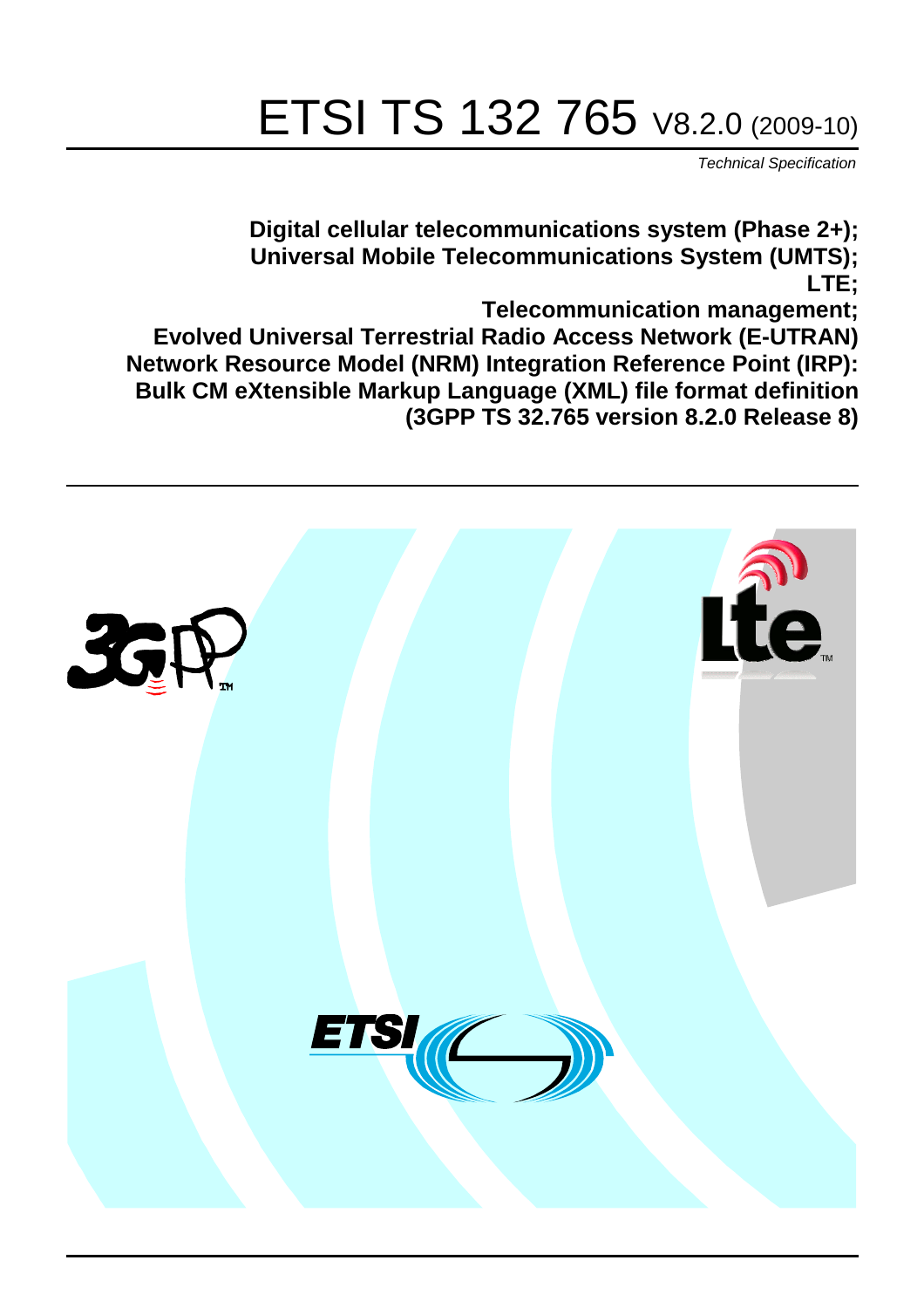Reference RTS/TSGS-0532765v820

Keywords

GSM, LTE, UMTS

#### *ETSI*

#### 650 Route des Lucioles F-06921 Sophia Antipolis Cedex - FRANCE

Tel.: +33 4 92 94 42 00 Fax: +33 4 93 65 47 16

Siret N° 348 623 562 00017 - NAF 742 C Association à but non lucratif enregistrée à la Sous-Préfecture de Grasse (06) N° 7803/88

#### *Important notice*

Individual copies of the present document can be downloaded from: [http://www.etsi.org](http://www.etsi.org/)

The present document may be made available in more than one electronic version or in print. In any case of existing or perceived difference in contents between such versions, the reference version is the Portable Document Format (PDF). In case of dispute, the reference shall be the printing on ETSI printers of the PDF version kept on a specific network drive within ETSI Secretariat.

Users of the present document should be aware that the document may be subject to revision or change of status. Information on the current status of this and other ETSI documents is available at <http://portal.etsi.org/tb/status/status.asp>

If you find errors in the present document, please send your comment to one of the following services: [http://portal.etsi.org/chaircor/ETSI\\_support.asp](http://portal.etsi.org/chaircor/ETSI_support.asp)

#### *Copyright Notification*

No part may be reproduced except as authorized by written permission. The copyright and the foregoing restriction extend to reproduction in all media.

> © European Telecommunications Standards Institute 2009. All rights reserved.

**DECT**TM, **PLUGTESTS**TM, **UMTS**TM, **TIPHON**TM, the TIPHON logo and the ETSI logo are Trade Marks of ETSI registered for the benefit of its Members.

**3GPP**TM is a Trade Mark of ETSI registered for the benefit of its Members and of the 3GPP Organizational Partners. **LTE**™ is a Trade Mark of ETSI currently being registered

for the benefit of its Members and of the 3GPP Organizational Partners.

**GSM**® and the GSM logo are Trade Marks registered and owned by the GSM Association.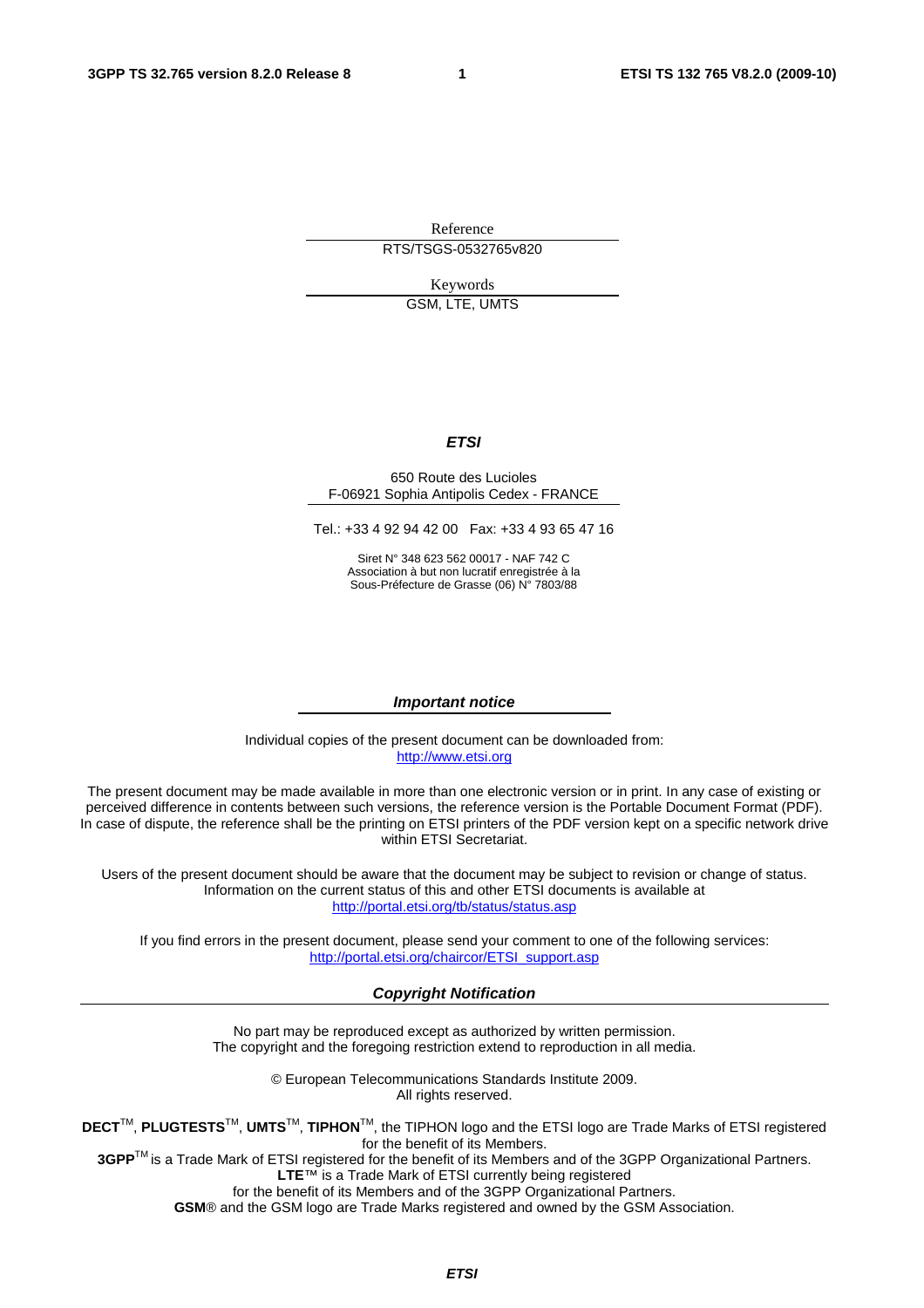### Intellectual Property Rights

IPRs essential or potentially essential to the present document may have been declared to ETSI. The information pertaining to these essential IPRs, if any, is publicly available for **ETSI members and non-members**, and can be found in ETSI SR 000 314: *"Intellectual Property Rights (IPRs); Essential, or potentially Essential, IPRs notified to ETSI in respect of ETSI standards"*, which is available from the ETSI Secretariat. Latest updates are available on the ETSI Web server ([http://webapp.etsi.org/IPR/home.asp\)](http://webapp.etsi.org/IPR/home.asp).

Pursuant to the ETSI IPR Policy, no investigation, including IPR searches, has been carried out by ETSI. No guarantee can be given as to the existence of other IPRs not referenced in ETSI SR 000 314 (or the updates on the ETSI Web server) which are, or may be, or may become, essential to the present document.

### Foreword

This Technical Specification (TS) has been produced by ETSI 3rd Generation Partnership Project (3GPP).

The present document may refer to technical specifications or reports using their 3GPP identities, UMTS identities or GSM identities. These should be interpreted as being references to the corresponding ETSI deliverables.

The cross reference between GSM, UMTS, 3GPP and ETSI identities can be found under [http://webapp.etsi.org/key/queryform.asp.](http://webapp.etsi.org/key/queryform.asp)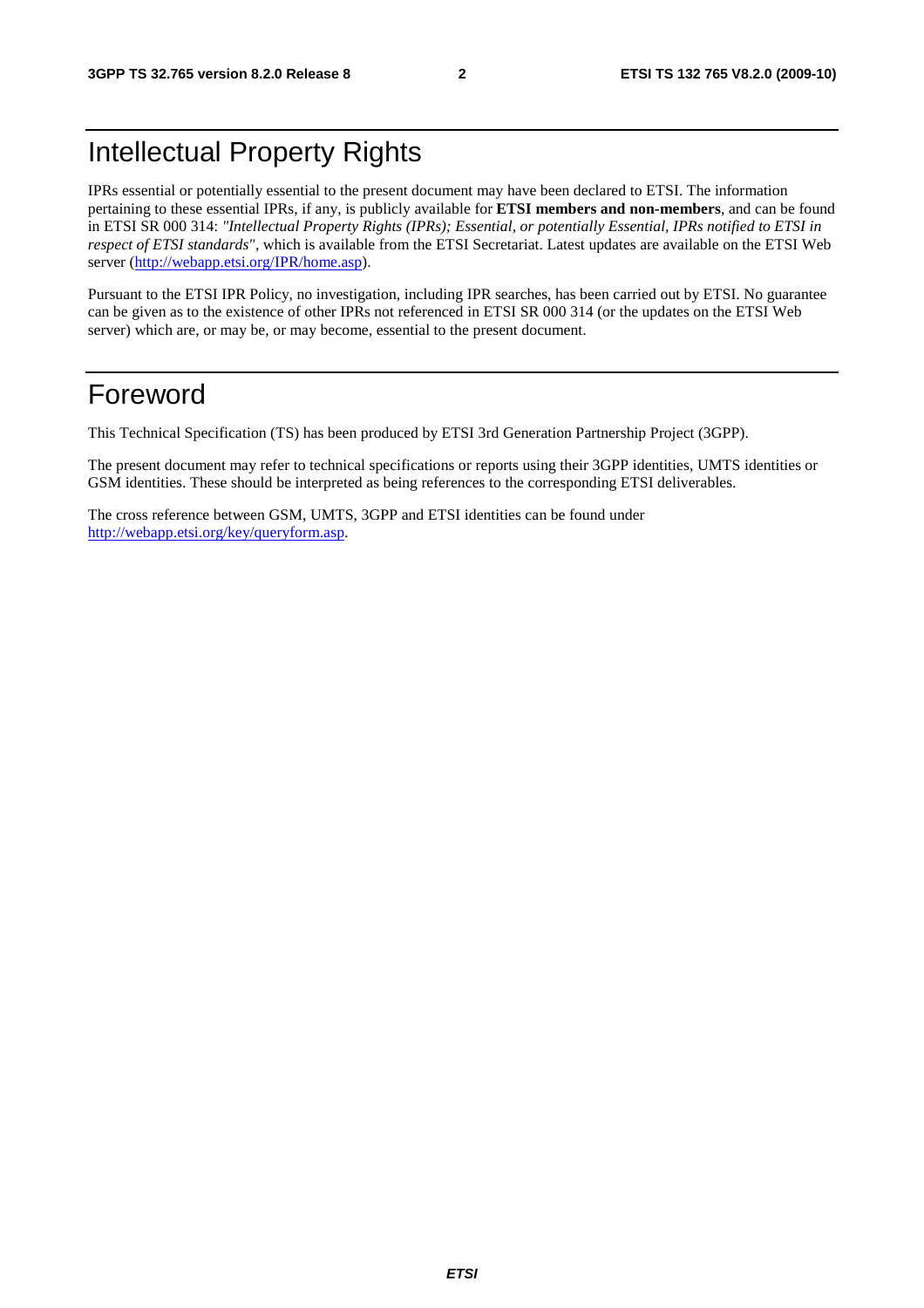$\mathbf{3}$ 

### Contents

| $\textbf{For} \textbf{word}.\textcolor{red}{\textbf{not}}. \textcolor{red}{\textbf{1}} \textcolor{red}{\textbf{1}} \textcolor{red}{\textbf{1}} \textcolor{red}{\textbf{1}} \textcolor{red}{\textbf{1}} \textcolor{red}{\textbf{1}} \textcolor{red}{\textbf{1}} \textcolor{red}{\textbf{1}} \textcolor{red}{\textbf{1}} \textcolor{red}{\textbf{1}} \textcolor{red}{\textbf{1}} \textcolor{red}{\textbf{1}} \textcolor{red}{\textbf{1}} \textcolor{red}{\textbf{1}} \textcolor{red}{\textbf{1}} \textcolor{red}{\textbf{1}} \textcolor$ |  |  |  |  |
|----------------------------------------------------------------------------------------------------------------------------------------------------------------------------------------------------------------------------------------------------------------------------------------------------------------------------------------------------------------------------------------------------------------------------------------------------------------------------------------------------------------------------------------|--|--|--|--|
|                                                                                                                                                                                                                                                                                                                                                                                                                                                                                                                                        |  |  |  |  |
|                                                                                                                                                                                                                                                                                                                                                                                                                                                                                                                                        |  |  |  |  |
| 1                                                                                                                                                                                                                                                                                                                                                                                                                                                                                                                                      |  |  |  |  |
| 2                                                                                                                                                                                                                                                                                                                                                                                                                                                                                                                                      |  |  |  |  |
| 3<br>3.1<br>3.2<br>3.3                                                                                                                                                                                                                                                                                                                                                                                                                                                                                                                 |  |  |  |  |
| $\overline{4}$                                                                                                                                                                                                                                                                                                                                                                                                                                                                                                                         |  |  |  |  |
| 5<br>5.1<br>5.2                                                                                                                                                                                                                                                                                                                                                                                                                                                                                                                        |  |  |  |  |
| <b>Annex A (normative):</b>                                                                                                                                                                                                                                                                                                                                                                                                                                                                                                            |  |  |  |  |
| <b>Annex B</b> (informative):                                                                                                                                                                                                                                                                                                                                                                                                                                                                                                          |  |  |  |  |
| <b>Annex C</b> (informative):                                                                                                                                                                                                                                                                                                                                                                                                                                                                                                          |  |  |  |  |
|                                                                                                                                                                                                                                                                                                                                                                                                                                                                                                                                        |  |  |  |  |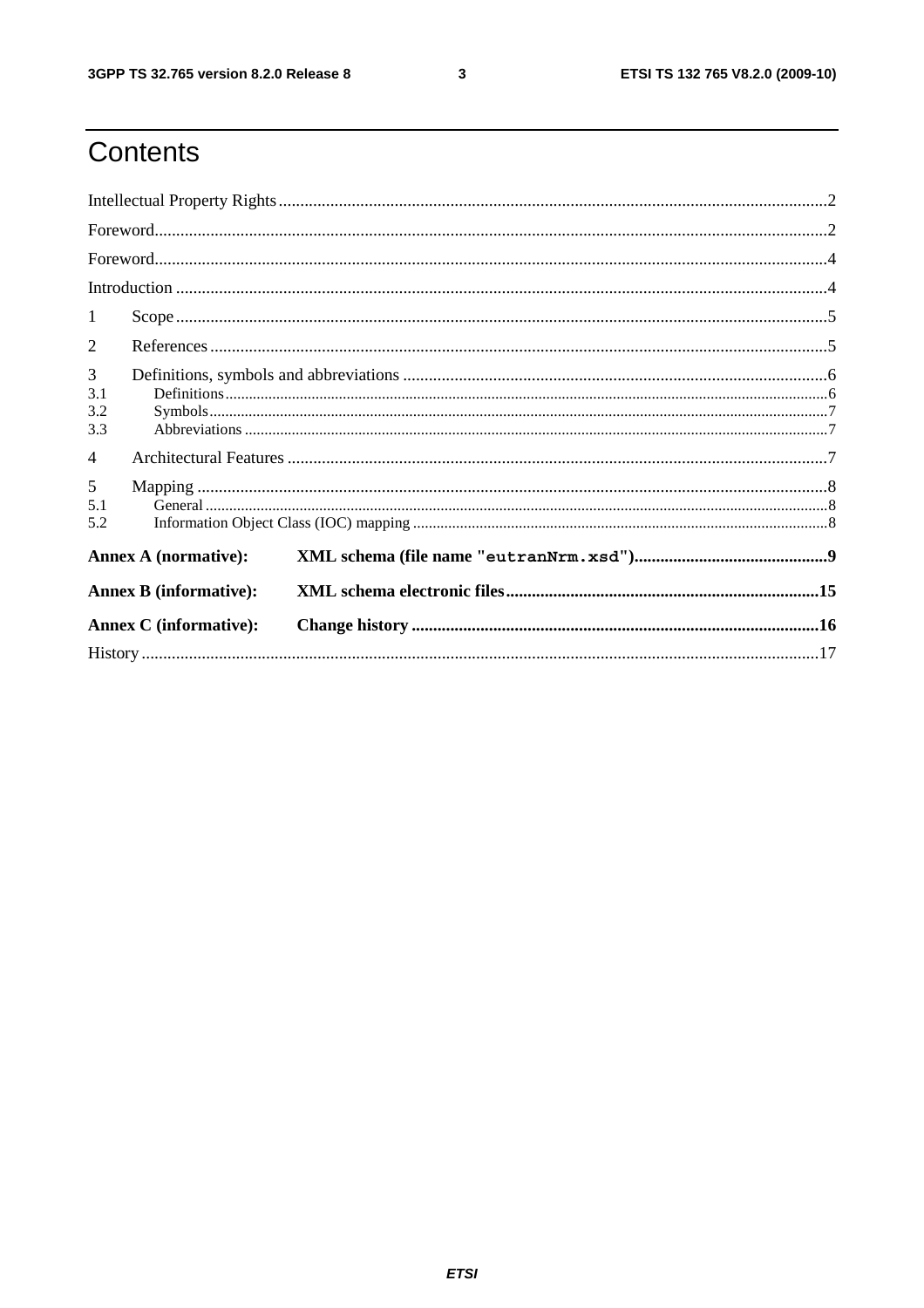### Foreword

This Technical Specification has been produced by the 3<sup>rd</sup> Generation Partnership Project (3GPP).

The contents of the present document are subject to continuing work within the TSG and may change following formal TSG approval. Should the TSG modify the contents of the present document, it will be re-released by the TSG with an identifying change of release date and an increase in version number as follows:

Version x.y.z

where:

- x the first digit:
	- 1 presented to TSG for information;
	- 2 presented to TSG for approval;
	- 3 or greater indicates TSG approved document under change control.
- y the second digit is incremented for all changes of substance, i.e. technical enhancements, corrections, updates, etc.
- z the third digit is incremented when editorial only changes have been incorporated in the document.

### Introduction

The present document is part of a TS-family covering the 3<sup>rd</sup> Generation Partnership Project; Technical Specification Group Services and System Aspects; Telecommunication management; as identified below:

- 32.761 E-UTRAN Network Resource Model (NRM) Integration Reference Point (IRP): Requirements 32.762 E-UTRAN Network Resource Model (NRM) Integration Reference Point (IRP): Information Service (IS) 32.763 E-UTRAN Network Resource Model (NRM) Integration Reference Point (IRP): Common Object Request Broker Architecture (CORBA) Solution Set (SS) **32.765 E-UTRAN Network Resource Model (NRM) Integration Reference Point (IRP): eXtensible**
- **Markup Language (XML) definitions**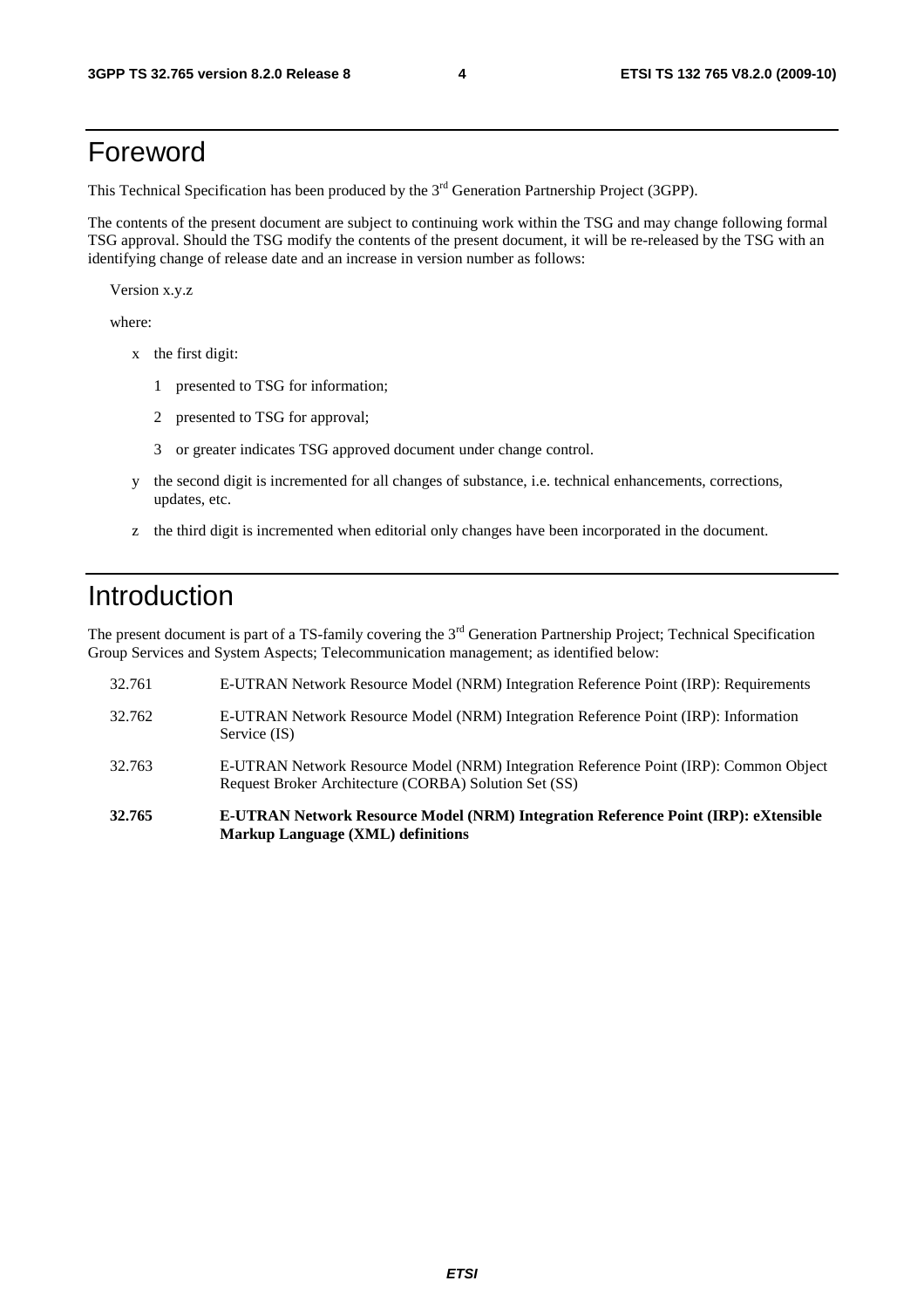### 1 Scope

The present document provides the XML definitions for the E-UTRAN Network Resource Model IRP IS [2] V8.1.X.

An application of these XML definitions is to build a configuration file for transfer with the Bulk CM IRP using either CORBA Solution Set of 3GPP TS 32.613 [3] or the SOAP Solution Set of 3GPP TS 32.617 [5]. For this application, the basic part of the XML file format definition is provided by 3GPP TS 32.615 [4].

Other applications of these XML definitions are the SOAP solution sets of other IRPs that perform operations on managed objects, for example the Basic CM IRP SOAP SS of 3GPP TS 32.607 [6].This specification is related to 3GPP TS 32.762 V8.2.X.

### 2 References

The following documents contain provisions which, through reference in this text, constitute provisions of the present document.

- References are either specific (identified by date of publication, edition number, version number, etc.) or non-specific.
- For a specific reference, subsequent revisions do not apply.
- For a non-specific reference, the latest version applies. In the case of a reference to a 3GPP document (including a GSM document), a non-specific reference implicitly refers to the latest version of that document *in the same Release as the present document*.
- [1] 3GPP TS 21.905: 'Vocabulary for 3GPP Specifications'.
- [2] 3GPP TS 32.762: " Telecommunications management; Evolved Universal Terrestrial Radio Access Network (E-UTRAN) Network Resource Model (NRM) Integration Reference Point (IRP): Information Service (IS)".
- [3] 3GPP TS 32.613: "Telecommunication management; Configuration Management (CM); Bulk CM Integration Reference Point (IRP); Common Object Request Broker Architecture (CORBA) Solution Set (SS)".
- [4] 3GPP TS 32.615: "Telecommunication management; Configuration Management (CM); Bulk CM Integration Reference Point (IRP); eXtensible Markup Language (XML) file format definition".
- [5] 3GPP TS 32.617: "Telecommunication management; Configuration Management (CM); Bulk CM Integration Reference Point (IRP); SOAP Solution Set (SS)".
- [6] 3GPP TS 32.607: "Telecommunication management; Configuration Management (CM); Basic CM Integration Reference Point (IRP); SOAP Solution Set (SS)".
- [7] W3C REC-xml-20001006: "Extensible Markup Language (XML) 1.0 (Second Edition)".
- [8] W3C REC-xmlschema-0-20010502: "XML Schema Part 0: Primer".
- [9] W3C REC-xmlschema-1-20010502: "XML Schema Part 1: Structures".
- [10] W3C REC-xmlschema-2-20010502: "XML Schema Part 2:
- [11] W3C REC-xml-names-19990114: "Namespaces in XML".
- [12] 3GPP TS 32.300: "Telecommunication management; Configuration Management (CM); Name convention for Managed Objects".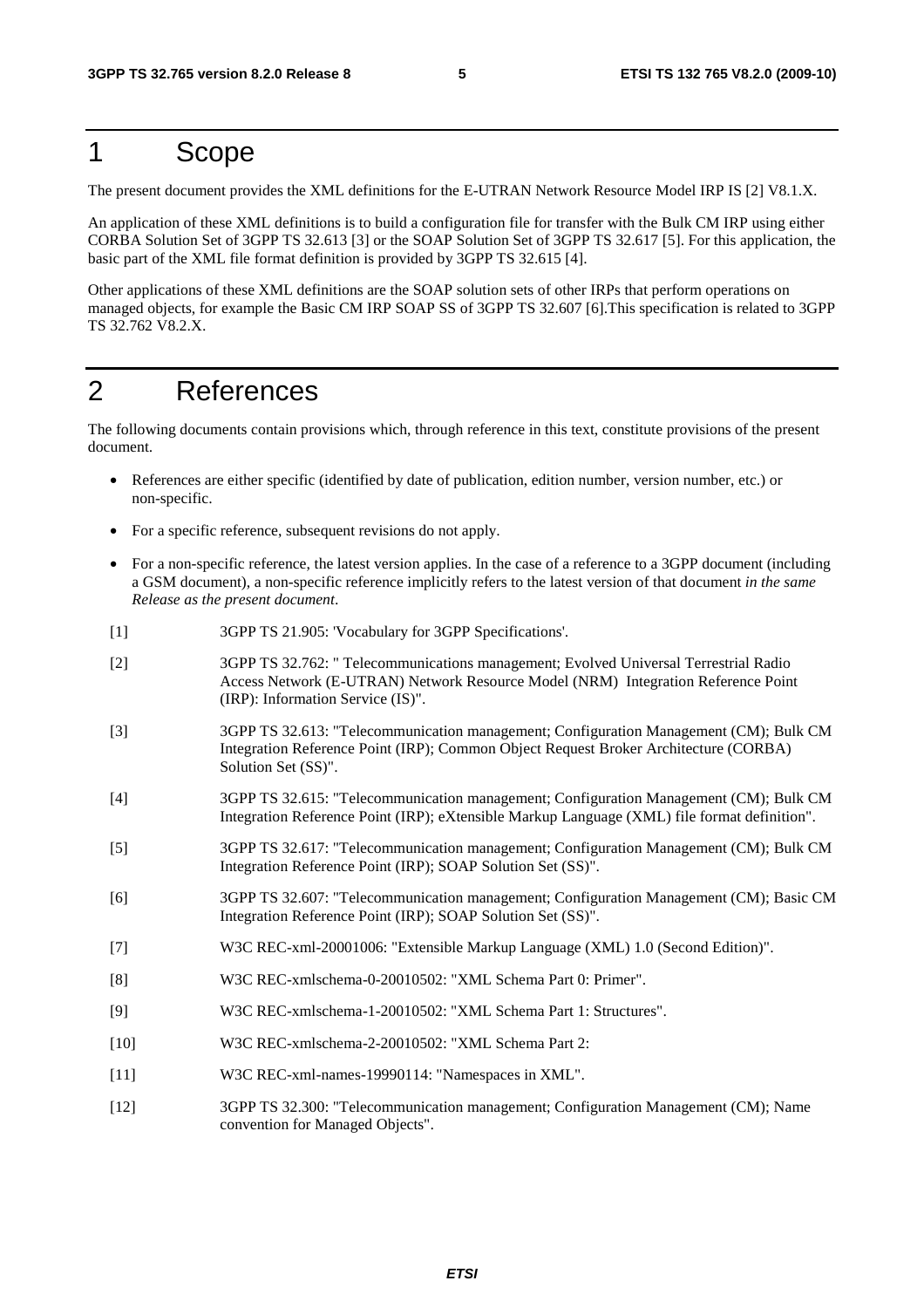### 3 Definitions, symbols and abbreviations

### 3.1 Definitions

For the purposes of the present document, the terms and definitions given in TR 21.905 [1] and the following apply. A term defined in the present document takes precedence over the definition of the same term, if any, in TR 21.905 [1].

**XML file:** file containing an XML document

**XML document:** composed of the succession of an optional XML declaration followed by a root XML element

NOTE: See [7]; in the scope of the present document.

**XML declaration:** it specifies the version of XML being used

NOTE: See [7].

**XML element:** has a type, is identified by a name, may have a set of XML attribute specifications and is either composed of the succession of an XML start-tag followed by the XML content of the XML element followed by an XML end-tag, or composed simply of an XML empty-element tag; each XML element may contain other XML elements

NOTE: See [7].

**empty XML element:** having an empty XML content; an empty XML element still possibly has a set of XML attribute specifications; an empty XML element is either composed of the succession of an XML start-tag directly followed by an XML end-tag, or composed simply of an XML empty-element tag

NOTE: See [7].

**XML content (of an XML element):** empty if the XML element is simply composed of an XML empty-element tag; otherwise the part, possibly empty, of the XML element between its XML start-tag and its XML end-tag

**XML start-tag:** the beginning of a non-empty XML element is marked by an XML start-tag containing the name and the set of XML attribute specifications of the XML element

NOTE: See [7].

**XML end-tag:** the end of a non-empty XML element is marked by an XML end-tag containing the name of the XML element

NOTE: See [7].

**XML empty-element tag:** composed simply of an empty-element tag containing the name and the set of XML attribute specifications of the XML element

NOTE: See [7].

**XML attribute specification:** has a name and a value

NOTE: See [7].

**DTD:** defines structure and content constraints to be respected by an XML document to be valid with regard to this **DTD** 

NOTE: See [7].

**XML schema:** more powerful than a DTD, an XML schema defines structure and content constraints to be respected by an XML document to conform with this XML schema; through the use of XML namespaces several XML schemas can be used together by a single XML document; an XML schema is itself also an XML document that shall conform with the XML schema for XML schemas

NOTE: See [8], [9] and [10].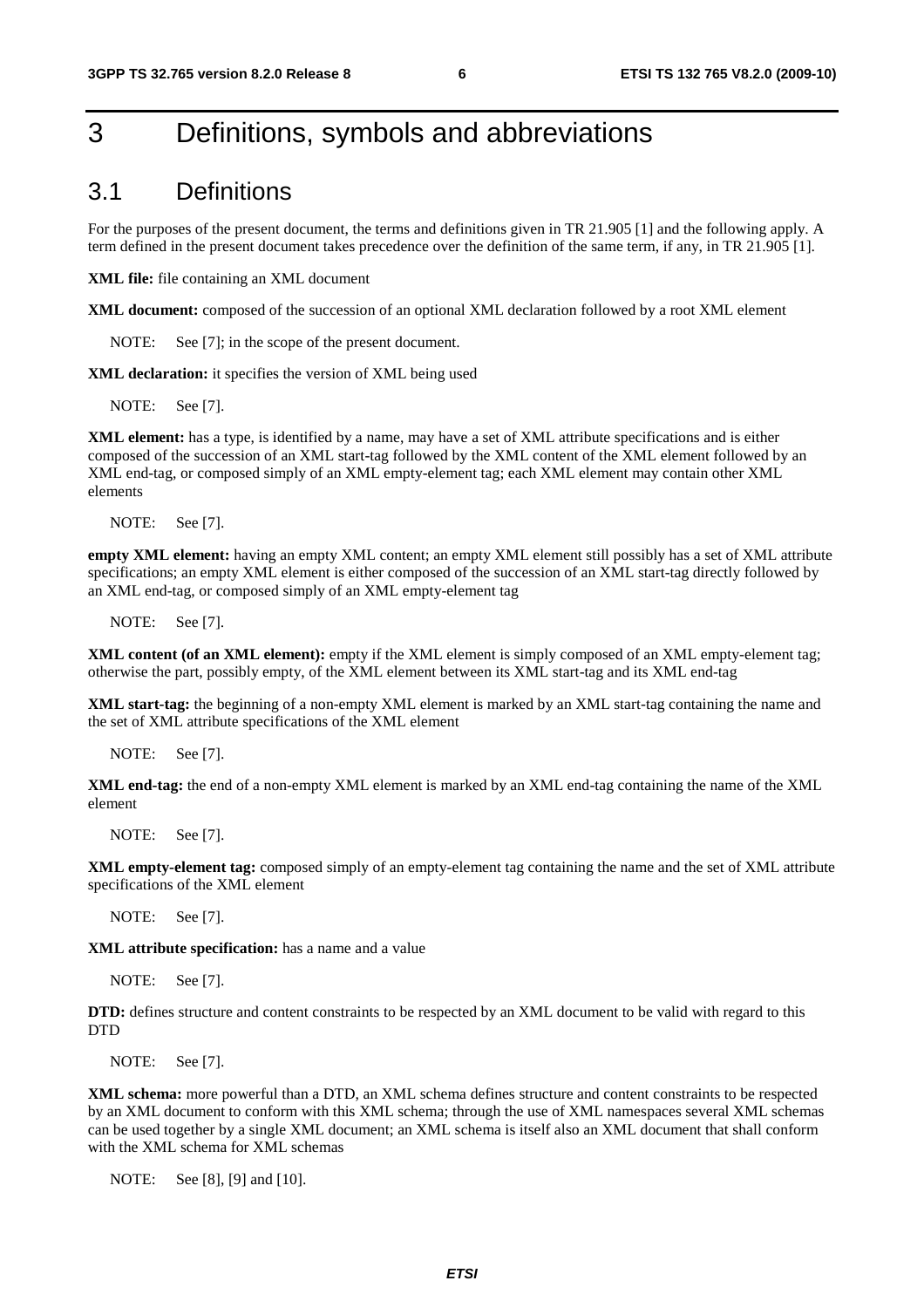**XML namespace:** enables qualifying element and attribute names used in XML documents by associating them with namespaces identified by different XML schemas

NOTE: See [11], in the scope of the present document.

**XML complex type:** defined in an XML schema; cannot be directly used in an XML document; can be the concrete type or the derivation base type for an XML element type or for another XML complex type; ultimately defines constraints for an XML element on its XML attribute specifications and/or its XML content

NOTE: See [8], [9] and [10].

**XML element type:** declared by an XML schema; can be directly used in an XML document; as the concrete type of an XML element, directly or indirectly defines constraints on its XML attribute specifications and/or its XML content; can also be the concrete type or the derivation base type for another XML element type

NOTE: See [8], [9] and [10].

### 3.2 Symbols

-

### 3.3 Abbreviations

For the purposes of the present document, the abbreviations given in TR 21.905 [1] and the following apply. An abbreviation defined in the present document takes precedence over the definition of the same abbreviation, if any, in TR 21.905 [1].

| CM           | <b>Configuration Management</b>            |
|--------------|--------------------------------------------|
| <b>EDGE</b>  | <b>Enhanced Data for GSM Evolution</b>     |
| <b>GERAN</b> | <b>GSM/EDGE Radio Access Network</b>       |
| <b>GSM</b>   | Global System for Mobile communication     |
| <b>IRP</b>   | <b>Integration Reference Point</b>         |
| <b>IS</b>    | <b>Information Service</b>                 |
| <b>NRM</b>   | Network Resource Model                     |
| <b>UMTS</b>  | Universal Mobile Telecommunications System |
| <b>UTRAN</b> | Universal Terrestrial Radio Access Network |
| <b>XML</b>   | eXtensible Markup Language                 |
| <b>XSD</b>   | <b>XML Schema Definition</b>               |

### 4 Architectural Features

The overall architectural feature of E-UTRAN Network Resource Model IRP is specified in 3GPP TS 32.762 [2]. This clause specifies features that are specific to the XML definitions.

The XML definitions of this document specify the schema for a configuration content.

When using the XML definitions for a configuration file transfer with the Bulk CM IRP, using either CORBA Solution Set of 3GPP TS 32.613 [3] or SOAP Solution Set of 3GPP TS 32.617 [5], the basic part of the XML file format definition is provided by 3GPP TS 32.615 [4]. The XML definitions of this document provide the schema for the configuration content to be included in such a configuration file.

When using the XML definitions with a SOAP solution set of any interface IRP that perform operations on managed objects, for example the Basic CM IRP SOAP SS of 3GPP TS 32.607 [6], the XML definitions of this document provides the schema for the configuration content operated on by the interface IRP. Such configuration content can be name of managed object and, if applicable, IOC attributes.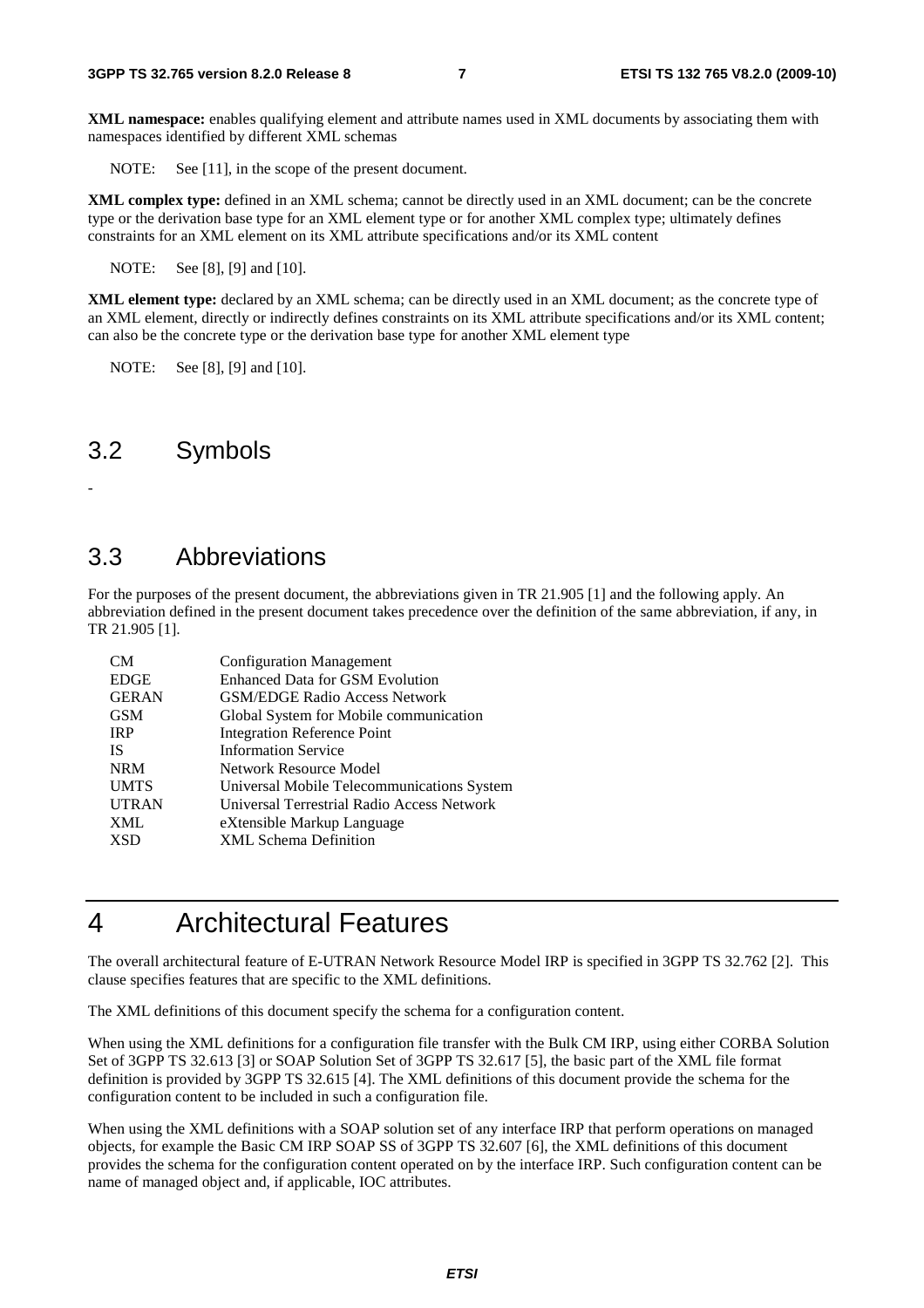### 5 Mapping

### 5.1 General

An IOC maps to an XML element of the same name as the IOC's name in the IS. An IOC attribute maps to a subelement of the corresponding IOC's XML element, and the name of this sub-element is the same as the attribute's name in the IS.

### 5.2 Information Object Class (IOC) mapping

Annex A of the present document defines the NRM-specific XML schema eutranNrm.xsd for the E-UTRAN Network Resources IRP NRM defined in 3GPP TS 32.762 [2].

XML schema eutranNrm.xsd explicitly declares NRM-specific XML element types for the related NRM.

The definition of those NRM-specific XML element types complies with the generic mapping rules defined in 3GPP TS 32.615 [4].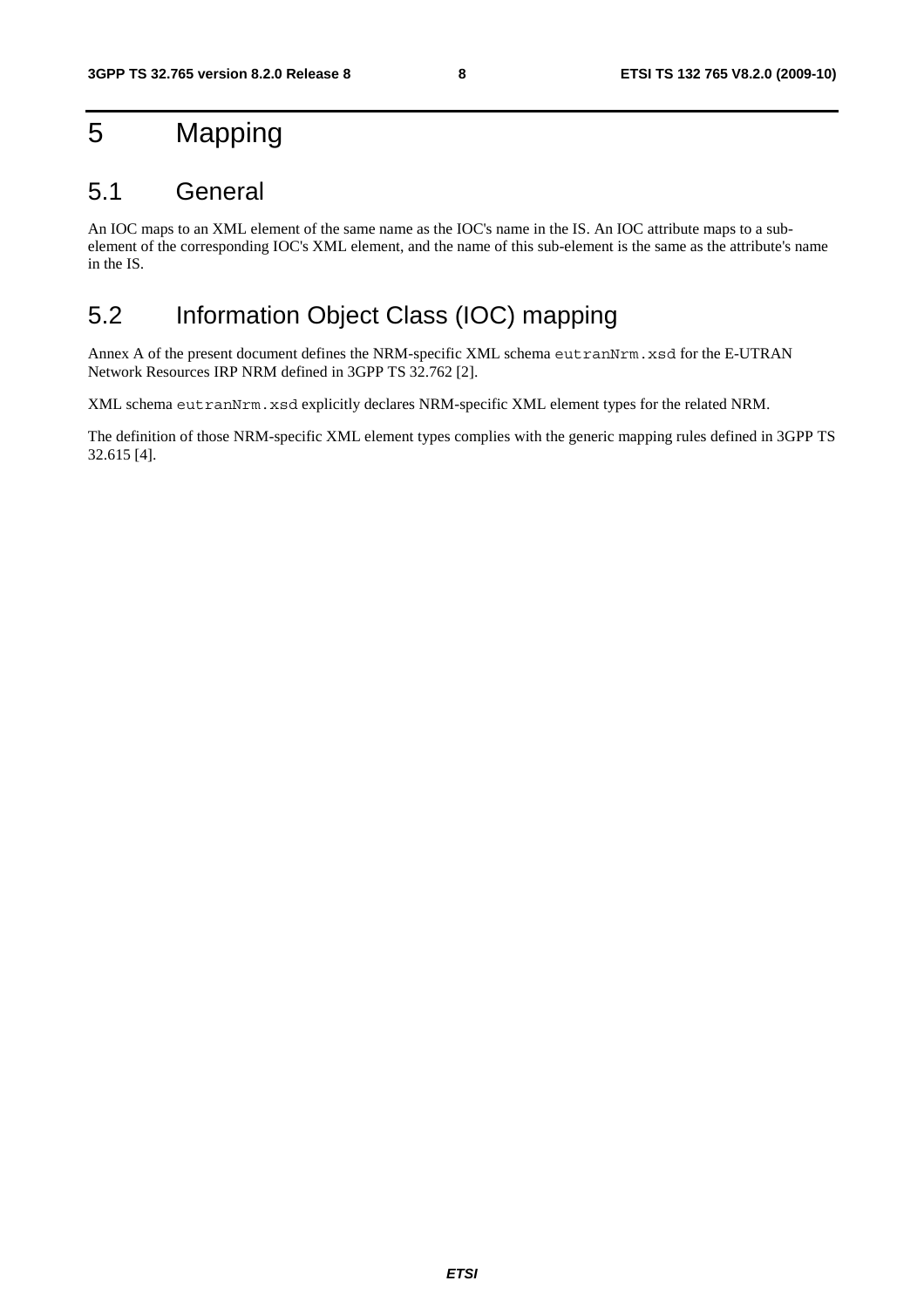### Annex A (normative): XML schema (file name "eutranNrm.xsd")

The following XML schema eutranNrm.xsd is the NRM-specific schema for the E-UTRAN Network Resource Model IRP NRM defined in 3GPP TS 32.762 [2]:

```
<?xml version="1.0" encoding="UTF-8"?> 
2 - 3GPP TS 32.765 E-UTRAN Network Resource Model IRP 
   XML schema definition 
   eutranNrm.xsd 
--> 
<schema xmlns="http://www.w3.org/2001/XMLSchema" 
xmlns:xn="http://www.3gpp.org/ftp/specs/archive/32_series/32.625#genericNrm" 
xmlns:en="http://www.3gpp.org/ftp/specs/archive/32_series/32.765#eutranNrm" 
xmlns:epc="http://www.3gpp.org/ftp/specs/archive/32_series/32.755#epcNrm" 
xmlns:sm="http://www.3gpp.org/ftp/specs/archive/32_series/32.675#stateManagementIRP" 
targetNamespace="http://www.3gpp.org/ftp/specs/archive/32_series/32.765#eutranNrm" 
elementFormDefault="qualified"> 
   <import namespace="http://www.3gpp.org/ftp/specs/archive/32_series/32.625#genericNrm"/> 
   <import namespace="http://www.3gpp.org/ftp/specs/archive/32_series/32.755#epcNrm"/> 
   <import namespace="http://www.3gpp.org/ftp/specs/archive/32_series/32.675#stateManagementIRP"/> 
   <complexType name="IpAddressList"> 
     <sequence> 
       <element name="ipAddress" type="string" minOccurs="0" maxOccurs="unbounded"/> 
     </sequence> 
   </complexType> 
   <simpleType name="CellIdentity"> 
     <restriction base="unsignedLong"> 
       <maxInclusive value="268435455"/> 
     </restriction> 
   </simpleType> 
   <simpleType name="CellType"> 
     <restriction base="string"> 
       <enumeration value="Femto"/> 
       <enumeration value="Pico"/> 
       <enumeration value="Macro"/> 
     </restriction> 
   </simpleType> 
   <simpleType name="cellSize"> 
     <restriction base="string"> 
       <enumeration value="verysmall"/> 
       <enumeration value="small"/> 
       <enumeration value="medium"/> 
       <enumeration value="large"/> 
     </restriction> 
   </simpleType> 
   <complexType name="PLMNId"> 
     <sequence> 
       <element name="mcc" type="short" minOccurs="0"/> 
       <element name="mNc" type="short" minOccurs="0"/> 
     </sequence> 
   </complexType> 
   <complexType name="PLMNIdList"> 
     <sequence> 
       <element name="pLMNId" type="en:PLMNId" minOccurs="0" maxOccurs="6"/> 
     </sequence> 
   </complexType> 
   <simpleType name="Pci"> 
     <restriction base="unsignedShort"> 
       <maxInclusive value="503"/> 
       <!-- Minimum value is 0, maximum value is 3x167+2=503 --> 
     </restriction> 
   </simpleType> 
   <complexType name="PciList"> 
     <sequence> 
       <element name="pci" type="en:Pci" maxOccurs="504"/> 
     </sequence> 
   </complexType> 
   <element name="ENBFunction" substitutionGroup="xn:ManagedElementOptionallyContainedNrmClass"> 
     <complexType> 
       <complexContent>
```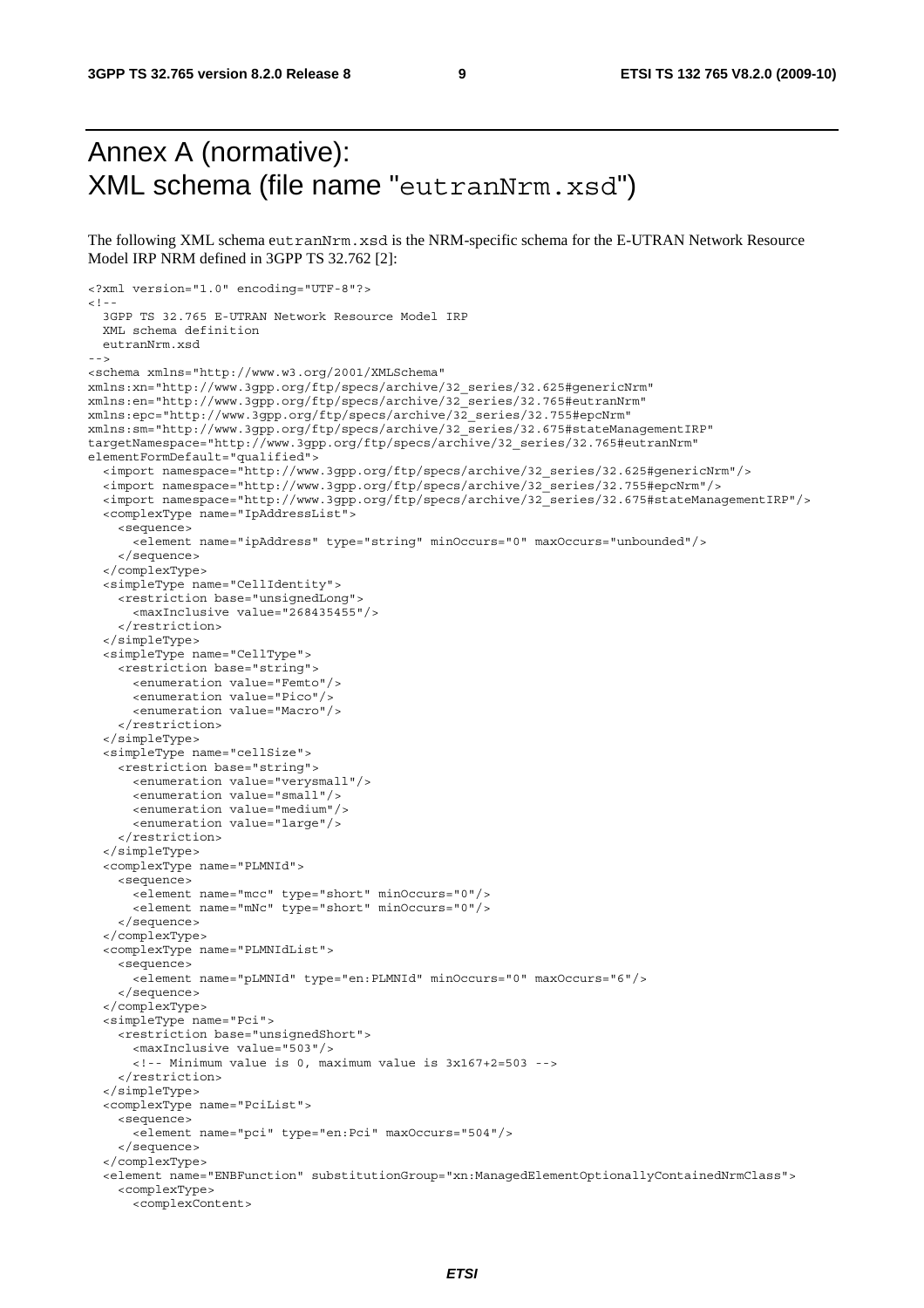```
 <extension base="xn:NrmClass"> 
           <sequence> 
             <element name="attributes" minOccurs="0"> 
               <complexType> 
                 <all> 
                   <element name="userLabel" type="string" minOccurs="0"/> 
 <element name="x2BlackList" type="xn:dnList" minOccurs="0"/> 
 <element name="x2WhiteList" type="xn:dnList" minOccurs="0"/> 
                   <element name="x2HOBlackList" type="xn:dnList" minOccurs="0"/> 
                   <element name="x2IpAddressList" type="string" minOccurs="0"/> 
                   <!-- linkList attribute is to be added when defined in the IS --> 
                \langleall\rangle </complexType> 
             </element> 
             <choice minOccurs="0" maxOccurs="unbounded"> 
               <element ref="en:EUtranCellFDD"/> 
               <element ref="en:EUtranCellTDD"/> 
               <element ref="epc:EP_RP_EPS"/> 
               <element ref="en:ENBFunctionOptionallyContainedNrmClass"/> 
               <element ref="xn:VsDataContainer"/> 
             </choice> 
           </sequence> 
         </extension> 
       </complexContent> 
     </complexType> 
  </element> 
   <element name="ExternalENBFunction" substitutionGroup="xn:SubNetworkOptionallyContainedNrmClass"> 
    <complexType> 
       <complexContent> 
        -<br><axtension base="xn:NrmClass">
           <sequence> 
             <element name="attributes" minOccurs="0"> 
               <complexType> 
                \leq all\geq <element name="userLabel" type="string" minOccurs="0"/> 
                    <!-- Attributes are to be added when defined in the IS --> 
                 </all> 
               </complexType> 
             </element> 
             <choice minOccurs="0" maxOccurs="unbounded"> 
               <element ref="en:ExternalEUtranCellFDD"/> 
               <element ref="en:ExternalEUtranCellTDD"/> 
               <element ref="en:ExternalENBFunctionOptionallyContainedNrmClass"/> 
               <element ref="xn:VsDataContainer"/> 
             </choice> 
           </sequence> 
         </extension> 
       </complexContent> 
     </complexType> 
   </element> 
  <element name="EUtranGenericCell" abstract="true"> 
    <complexType> 
       <complexContent> 
         <extension base="xn:NrmClass"> 
           <sequence> 
             <element name="attributes" minOccurs="0"> 
               <complexType> 
                 <all> 
                   <element name="userLabel" type="string" minOccurs="0"/> 
                   <element name="cellIdentity" type="en:CellIdentity" minOccurs="0"/> 
                   <element name="cellType" type="en:CellType" minOccurs="0"/> 
                   <element name="cellSize" type="en:cellSize" minOccurs="0"/> 
                   <element name="pLMNIdList" type="en:PLMNIdList" minOccurs="0"/> 
                   <element name="tac" minOccurs="0"/> 
                   <element name="pci" type="en:Pci" minOccurs="0"/> 
                   <element name="pciList" type="en:PciList" minOccurs="0"/> 
                   <element name="maximumTransmissionPower" type="short" minOccurs="0"/> 
                   <element name="partOfSectorPower" type="short" minOccurs="0"/> 
                   <element name="referenceSignalPower" type="short" minOccurs="0"/> 
                   <element name="pb" type="short" minOccurs="0"/> 
                   <element name="operationalState" type="sm:operationalStateType" minOccurs="0"/> 
                   <element name="administrativeState" type="sm:administrativeStateType" 
                                 minOccurs="0"/> 
                   <element name="availabilityStatus" type="sm:availabilityStatusType" 
                                  minOccurs="0"/> 
                \langleall\rangle </complexType> 
             </element>
```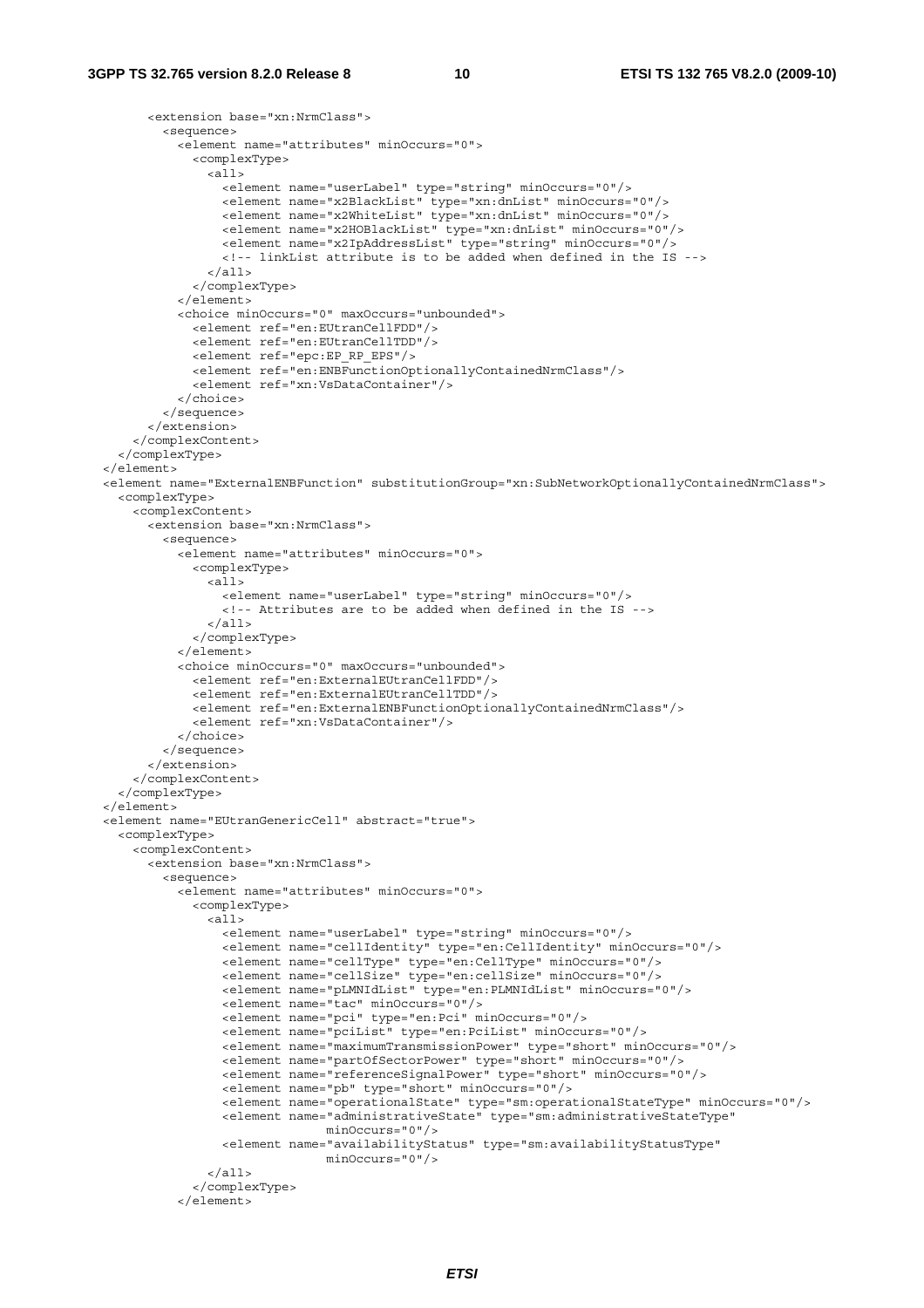#### **3GPP TS 32.765 version 8.2.0 Release 8 11 ETSI TS 132 765 V8.2.0 (2009-10)**

```
 <choice minOccurs="0" maxOccurs="unbounded"> 
                <element ref="en:EUtranRelation"/> 
                <element ref="en:Cdma2000Relation"/> 
              </choice> 
           </sequence> 
         </extension> 
       </complexContent> 
     </complexType> 
   </element> 
   <element name="ExternalEUtranGenericCell" abstract="true"> 
     <complexType> 
       <complexContent> 
         <extension base="xn:NrmClass"> 
           <sequence> 
             <element name="attributes" minOccurs="0"> 
                <complexType> 
                 \leq alls
                    <element name="userLabel" type="string" minOccurs="0"/> 
                    <element name="pci" type="en:Pci" minOccurs="0"/> 
                    <element name="pLMNIdList" type="en:PLMNIdList" minOccurs="0"/> 
                    <element name="cellIdentity" type="en:CellIdentity" minOccurs="0"/> 
                  </all> 
                </complexType> 
              </element> 
             <choice minOccurs="0" maxOccurs="unbounded"> 
                <element ref="en:EUtranRelation"/> 
              </choice> 
           </sequence> 
         </extension> 
       </complexContent> 
     </complexType> 
   </element> 
   <element name="EUtranCellFDD"> 
     <complexType> 
       <complexContent> 
         <extension base="xn:NrmClass"> 
           <sequence> 
              <element name="attributes" minOccurs="0"> 
                <complexType> 
                  <all> 
                    <!-- Inherited attributes from EUtranGenericCell--> 
                    <element name="userLabel" type="string" minOccurs="0"/> 
                    <element name="cellIdentity" type="en:CellIdentity" minOccurs="0"/> 
                    <element name="cellType" type="en:CellType" minOccurs="0"/> 
                    <element name="cellSize" type="en:cellSize" minOccurs="0"/> 
                    <element name="pLMNIdList" type="en:PLMNIdList" minOccurs="0"/> 
                    <element name="tac" minOccurs="0"/> 
                    <element name="pci" type="en:Pci" minOccurs="0"/> 
                    <element name="pciList" type="en:PciList" minOccurs="0"/> 
                    <element name="maximumTransmissionPower" type="short" minOccurs="0"/> 
                    <element name="partOfSectorPower" type="short" minOccurs="0"/> 
                    <element name="referenceSignalPower" type="short" minOccurs="0"/> 
                    <element name="pb" type="short" minOccurs="0"/> 
                    <element name="operationalState" type="sm:operationalStateType" minOccurs="0"/> 
                    <element name="administrativeState" type="sm:administrativeStateType" 
                                  minOccurs="0"/> 
                    <element name="availabilityStatus" type="sm:availabilityStatusType" 
                                   minOccurs="0"/> 
                    <!-- End of inherited attributes from EUtranGenericCell --> 
                    <element name="earfcnDl" minOccurs="0"/> 
                    <element name="earfcnUl" minOccurs="0"/> 
                  </all> 
                </complexType> 
              </element> 
              <choice minOccurs="0" maxOccurs="unbounded"> 
                <element ref="en:EUtranRelation"/> 
                <element ref="en:EUtranCellFDDOptionallyContainedNrmClass"/> 
                <element ref="xn:VsDataContainer"/> 
             </choice> 
           </sequence> 
         </extension> 
       </complexContent> 
     </complexType> 
   </element> 
   <element name="ExternalEUtranCellFDD" 
substitutionGroup="xn:SubNetworkOptionallyContainedNrmClass"> 
     <complexType> 
       <complexContent>
```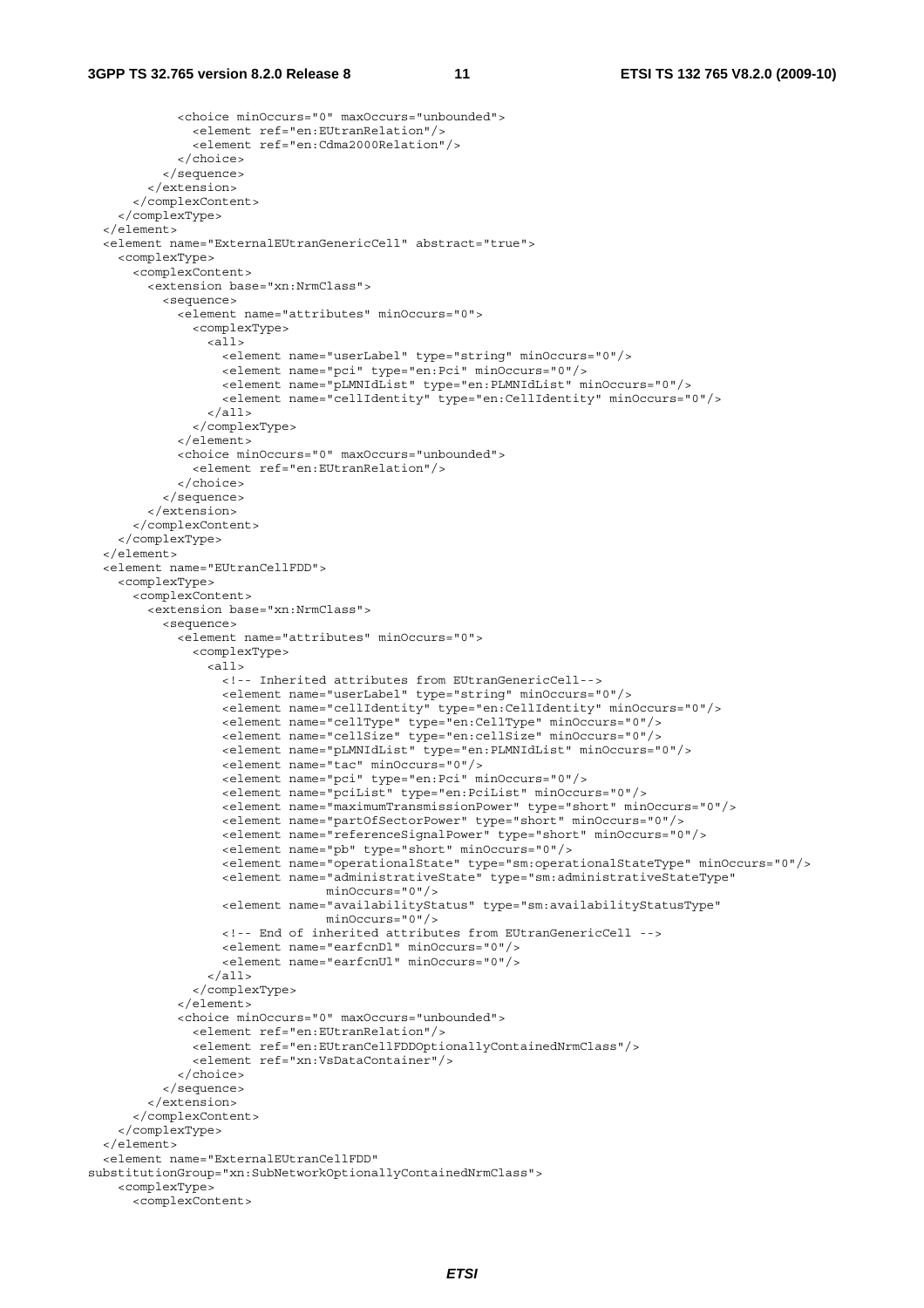```
 <extension base="xn:NrmClass"> 
           <sequence> 
             <element name="attributes" minOccurs="0"> 
               <complexType> 
                 <all> 
                   <!-- Inherited attributes from ExternalEUtranGenericCell--> 
                   <element name="userLabel" type="string" minOccurs="0"/> 
                   <element name="pci" type="en:Pci" minOccurs="0"/> 
                   <element name="pLMNIdList" type="en:PLMNIdList" minOccurs="0"/> 
                   <element name="cellIdentity" type="en:CellIdentity" minOccurs="0"/> 
                   <!-- End of inherited attributes from ExternalEUtranGenericCell --> 
                   <element name="earfcnDl" minOccurs="0"/> 
                   <element name="earfcnUl" minOccurs="0"/> 
                 </all> 
               </complexType> 
             </element> 
             <choice minOccurs="0" maxOccurs="unbounded"> 
               <element ref="en:EUtranRelation"/> 
               <element ref="en:ExternalEUtranCellFDDOptionallyContainedNrmClass"/> 
               <element ref="xn:VsDataContainer"/> 
             </choice> 
           </sequence> 
         </extension> 
       </complexContent> 
     </complexType> 
   </element> 
   <element name="EUtranCellTDD"> 
     <complexType> 
       <complexContent> 
        -<br><axtension base="xn:NrmClass">
           <sequence> 
             <element name="attributes" minOccurs="0"> 
               <complexType> 
                \leq all\geq <!-- Inherited attributes from EUtranGenericCell--> 
                   <element name="userLabel" type="string" minOccurs="0"/> 
                   <element name="cellIdentity" type="en:CellIdentity" minOccurs="0"/> 
 <element name="cellType" type="en:CellType" minOccurs="0"/> 
 <element name="cellSize" type="en:cellSize" minOccurs="0"/> 
                   <element name="pLMNIdList" type="en:PLMNIdList" minOccurs="0"/> 
                   <element name="tac" minOccurs="0"/> 
                   <element name="pci" type="en:Pci" minOccurs="0"/> 
 <element name="pciList" type="en:PciList" minOccurs="0"/> 
 <element name="maximumTransmissionPower" type="short" minOccurs="0"/> 
                   <element name="partOfSectorPower" type="short" minOccurs="0"/> 
                   <element name="referenceSignalPower" type="short" minOccurs="0"/> 
                   <element name="pb" type="short" minOccurs="0"/> 
                   <element name="operationalState" type="sm:operationalStateType" minOccurs="0"/> 
                   <element name="administrativeState" type="sm:administrativeStateType" 
                                 minOccurs="0"/> 
                   <element name="availabilityStatus" type="sm:availabilityStatusType" 
                                minOc^{r} <!-- End of inherited attributes from EUtranGenericCell --> 
                 </all> 
               </complexType> 
             </element> 
             <choice minOccurs="0" maxOccurs="unbounded"> 
               <element ref="en:EUtranRelation"/> 
               <element ref="en:EUtranCellTDDOptionallyContainedNrmClass"/> 
               <element ref="xn:VsDataContainer"/> 
             </choice> 
           </sequence> 
         </extension> 
       </complexContent> 
     </complexType> 
   </element> 
   <element name="ExternalEUtranCellTDD" 
substitutionGroup="xn:SubNetworkOptionallyContainedNrmClass"> 
     <complexType> 
       <complexContent> 
         <extension base="xn:NrmClass"> 
           <sequence> 
             <element name="attributes" minOccurs="0"> 
               <complexType> 
                <sub>all></sub></sub>
                   <!-- Inherited attributes from ExternalEUtranGenericCell--> 
                   <element name="userLabel" type="string" minOccurs="0"/> 
                   <element name="pci" type="en:Pci" minOccurs="0"/>
```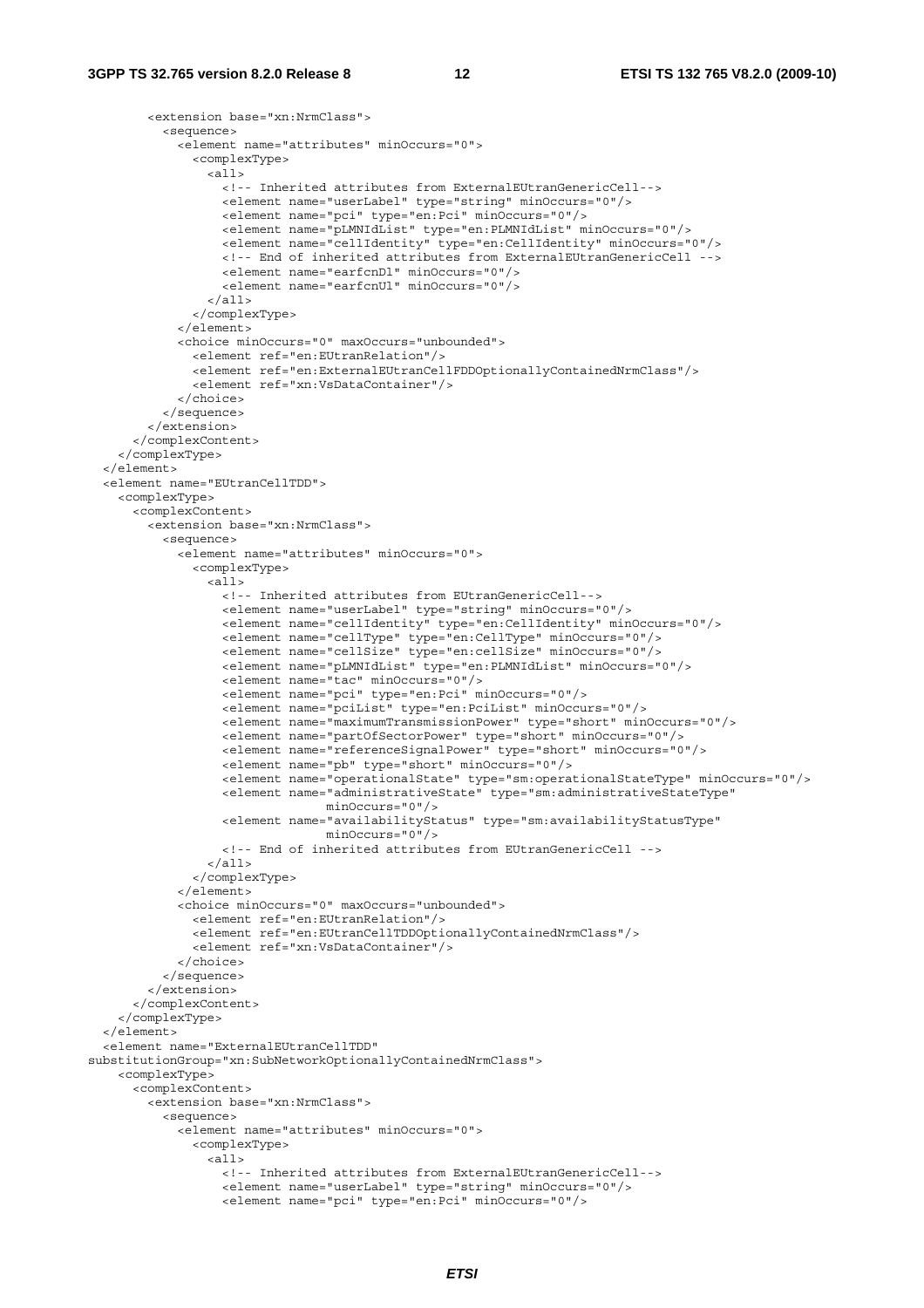```
 <element name="pLMNIdList" type="en:PLMNIdList" minOccurs="0"/> 
                  <element name="cellIdentity" type="en:CellIdentity" minOccurs="0"/> 
                  <!-- End of inherited attributes from ExternalEUtranGenericCell --> 
               \langleall\rangle </complexType> 
            </element> 
           <choice minOccurs="0" maxOccurs="unbounded"> 
              <element ref="en:EUtranRelation"/> 
              <element ref="en:ExternalEUtranCellTDDOptionallyContainedNrmClass"/> 
              <element ref="xn:VsDataContainer"/> 
           </choice> 
         </sequence> 
       </extension> 
     </complexContent> 
   </complexType> 
 </element> 
 <element name="EUtranRelation"> 
   <complexType> 
     <complexContent> 
       <extension base="xn:NrmClass"> 
         <sequence> 
            <element name="attributes" minOccurs="0"> 
              <complexType> 
                <all> 
                  <element name="tCI" minOccurs="0"/> 
                  <element name="isRemoveAllowed" type="boolean" minOccurs="0"/> 
                  <element name="isHOAllowed" type="boolean" minOccurs="0"/> 
                  <element name="adjacentCell" type="xn:dn" minOccurs="0"/> 
                </all> 
              </complexType> 
            </element> 
            <choice minOccurs="0" maxOccurs="unbounded"> 
              <element ref="en:EUtranRelationOptionallyContainedNrmClass"/> 
              <element ref="xn:VsDataContainer"/> 
           </choice> 
         </sequence> 
       </extension> 
     </complexContent> 
   </complexType> 
 </element> 
 <element name="Cdma2000Relation"> 
   <complexType> 
     <complexContent> 
       <extension base="xn:NrmClass"> 
         <sequence> 
           <element name="attributes" minOccurs="0"> 
              <complexType> 
                <all> 
                  <element name="adjacentSector" type="xn:dn" minOccurs="0"/> 
               \langleall> </complexType> 
           \epsilon/element>
            <choice minOccurs="0" maxOccurs="unbounded"> 
              <element ref="en:Cdma2000RelationOptionallyContainedNrmClass"/> 
              <element ref="xn:VsDataContainer"/> 
           </choice> 
         </sequence> 
       </extension> 
     </complexContent> 
   </complexType> 
 </element> 
 <element name="Link_ENB_ENB" substitutionGroup="xn:SubNetworkOptionallyContainedNrmClass"> 
   <complexType> 
     <complexContent> 
       <extension base="xn:NrmClass"> 
         <sequence> 
           <element name="attributes" minOccurs="0"> 
              <complexType> 
               \leq all\geq <!-- Inherited attributes from Link --> 
                  <element name="aEnd" type="xn:dn" minOccurs="0"/> 
                  <element name="linkType" type="xn:linkType" minOccurs="0"/> 
                  <element name="protocolName" type="string" minOccurs="0"/> 
                  <element name="protocolVersion" type="string" minOccurs="0"/> 
                  <element name="userLabel" type="string" minOccurs="0"/> 
                  <element name="zEnd" type="xn:dn" minOccurs="0"/> 
                  <!-- End of inherited attributes from Link --> 
               \epsilon/all\epsilon
```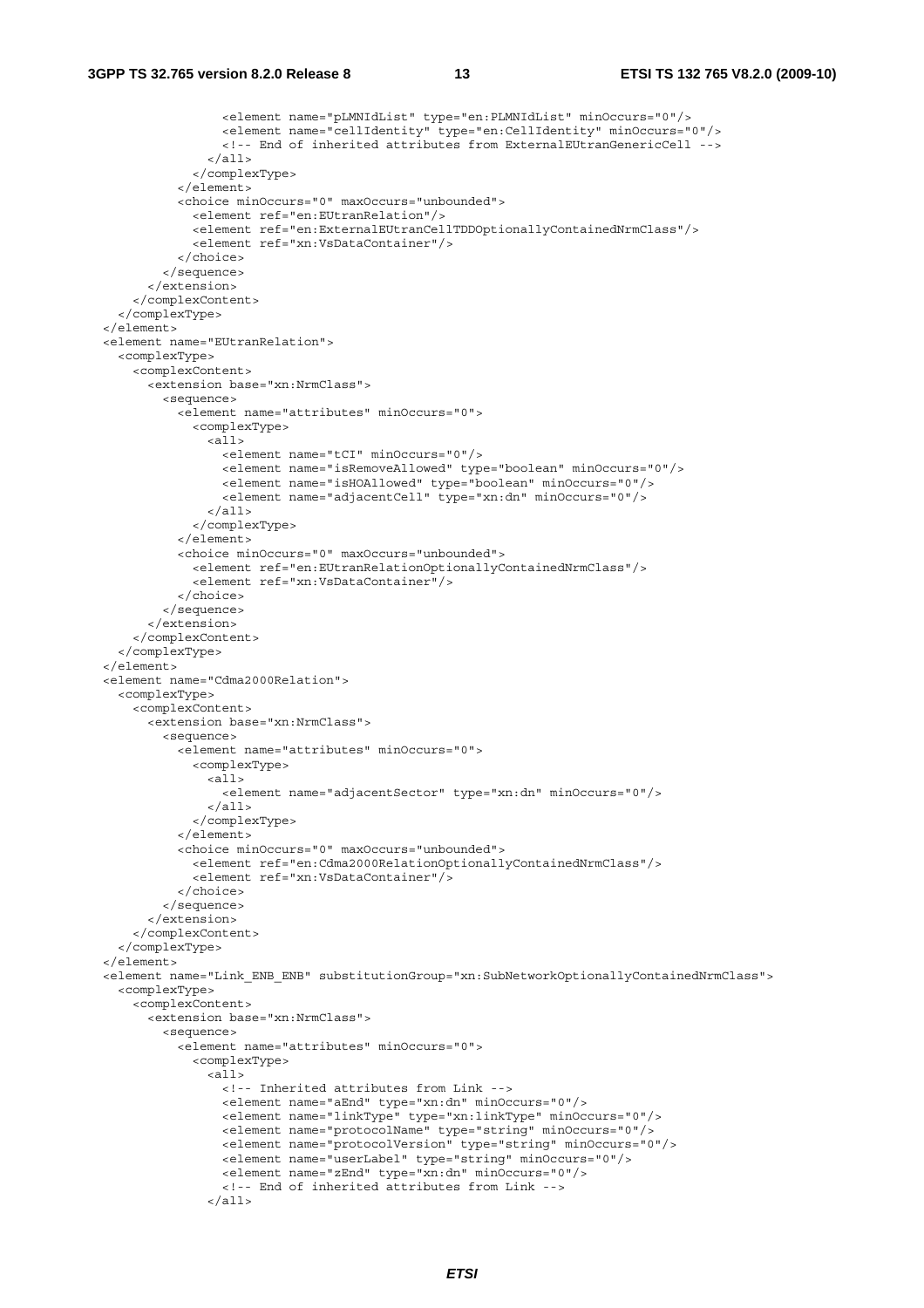</complexType> </element> <choice minOccurs="0" maxOccurs="unbounded"> <element ref="en:Link\_ENB\_ENBOptionallyContainedNrmClass"/> <element ref="xn:VsDataContainer"/> </choice> </sequence> </extension> </complexContent> </complexType> </element> <!-- The element definition for EP\_RP\_EPS is available through the epcNrm.xsd (3GPP TS 32.755), by using epc:EP\_RP\_EPS --> <element name="ENBFunctionOptionallyContainedNrmClass" type="xn:NrmClass" abstract="true"/> <element name="ExternalENBFunctionOptionallyContainedNrmClass" type="xn:NrmClass" abstract="true"/> <element name="EUtranCellFDDOptionallyContainedNrmClass" type="xn:NrmClass" abstract="true"/> <element name="ExternalEUtranCellFDDOptionallyContainedNrmClass" type="xn:NrmClass" abstract="true"/> <element name="EUtranCellTDDOptionallyContainedNrmClass" type="xn:NrmClass" abstract="true"/> <element name="ExternalEUtranCellTDDOptionallyContainedNrmClass" type="xn:NrmClass" abstract="true"/> <element name="EUtranRelationOptionallyContainedNrmClass" type="xn:NrmClass" abstract="true"/>

 <element name="Cdma2000RelationOptionallyContainedNrmClass" type="xn:NrmClass" abstract="true"/> <element name="Link\_ENB\_ENBOptionallyContainedNrmClass" type="xn:NrmClass" abstract="true"/>

</schema>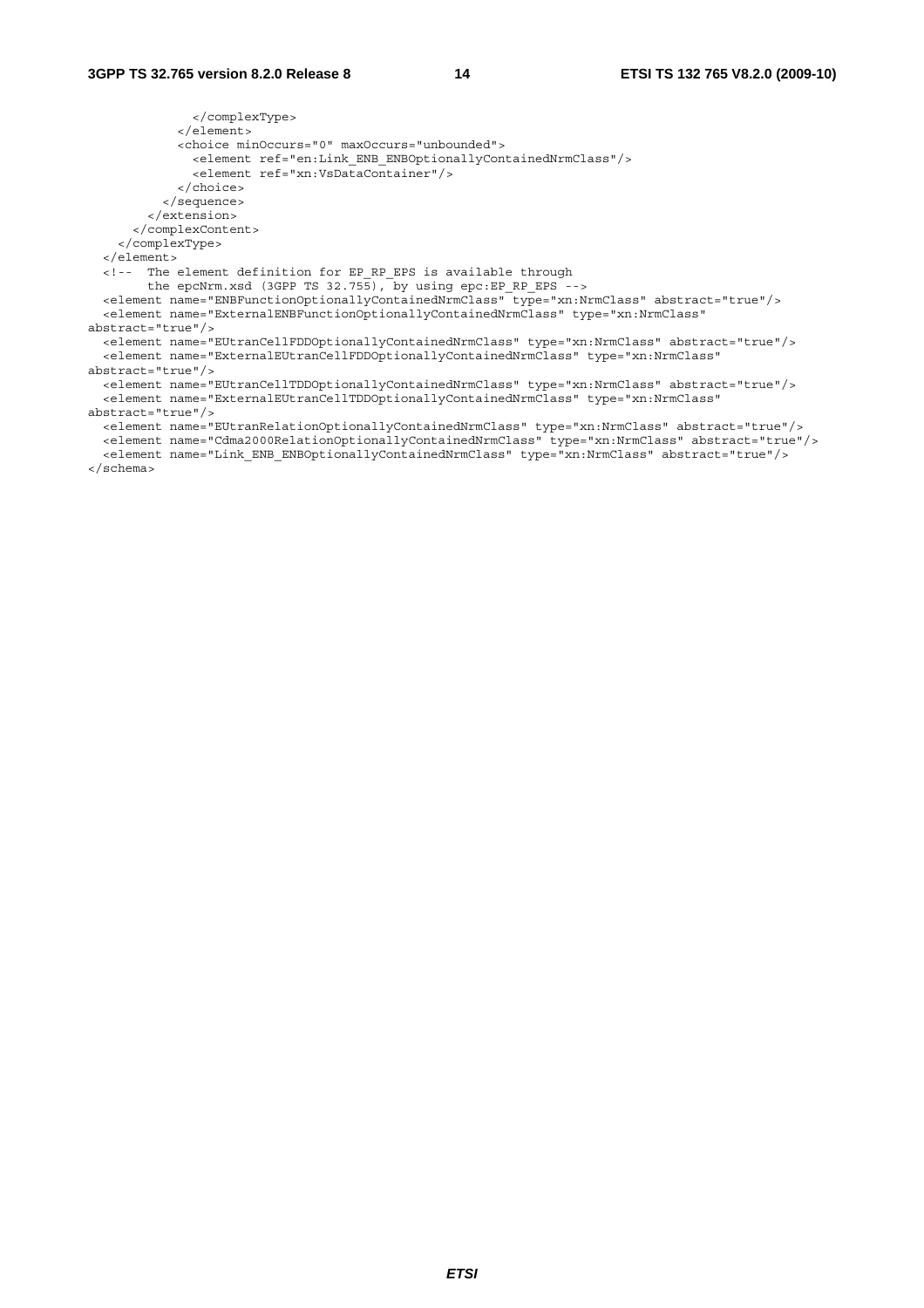### Annex B (informative): XML schema electronic files

The electronic files corresponding to the normative XML schemas defined in the present document are available in native form in the following archive:

http://www.3gpp.org/ftp/specs/archive/32\_series/32.765/schema/32765-820-XMLSchema.zip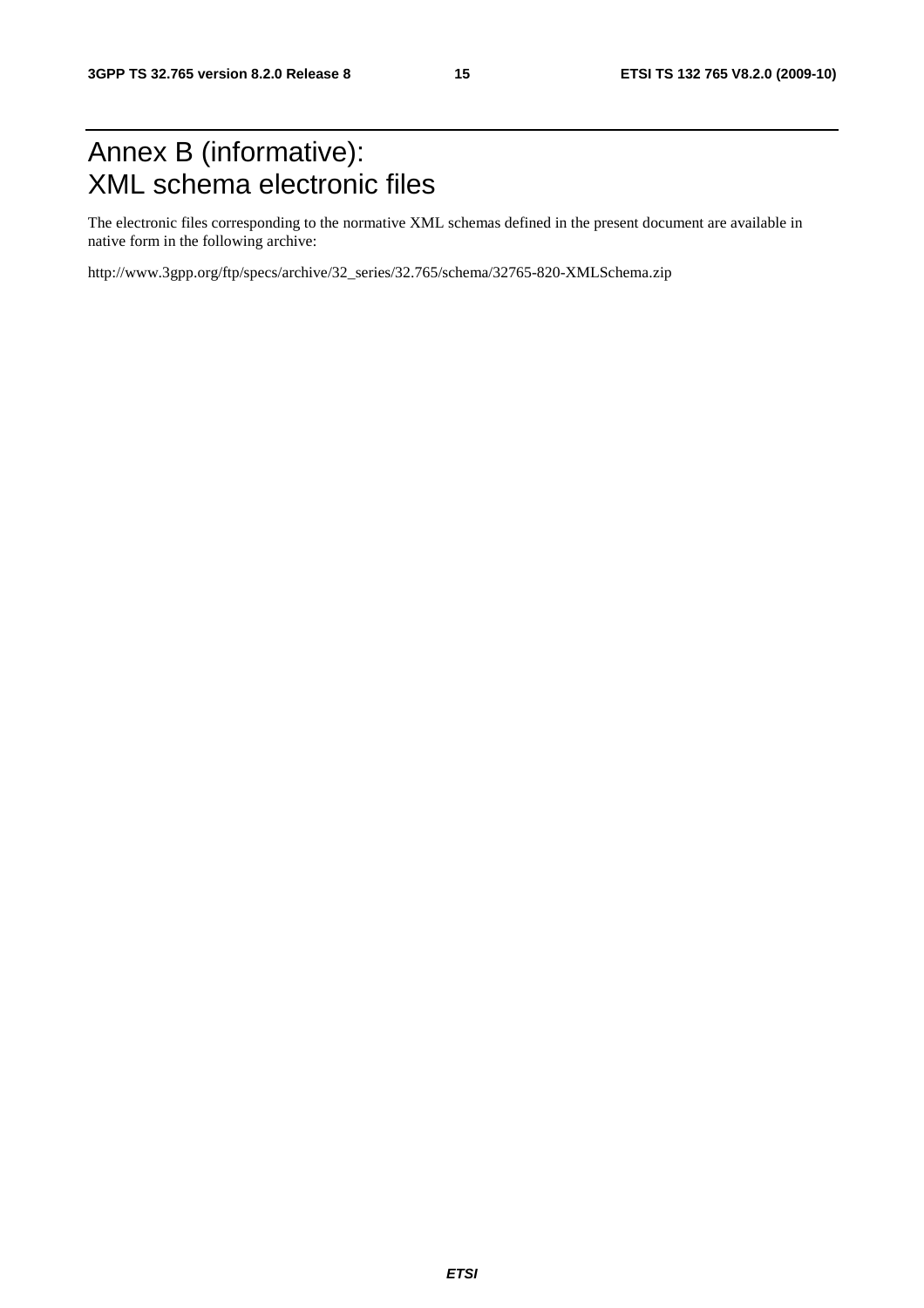### Annex C (informative): Change history

| <b>Change history</b> |         |                 |          |             |                                                                   |            |            |  |
|-----------------------|---------|-----------------|----------|-------------|-------------------------------------------------------------------|------------|------------|--|
| <b>Date</b>           | TSG#    | <b>TSG Doc.</b> | CR       | <b>IRev</b> | Subject/Comment                                                   | <b>Old</b> | <b>New</b> |  |
| Mar                   | SP-43   | SP-             | --       | --          | Presentation to SA for information and approval                   | 1.0.0      | 8.0.0      |  |
| 2009                  |         | 090076          |          |             |                                                                   |            |            |  |
| Jun                   | $SP-44$ | SP-             | $001$ -- |             | Add the missing cellSize attribute in EUtranGenericCell IOC 8.0.0 |            | 8.1.0      |  |
| 2009                  |         | 090408          |          |             | - align with $36.423$                                             |            |            |  |
| Jun                   | $SP-44$ | SP-             | $003$ -- |             | Add the missing downlink power related attributes for             | 8.0.0      | 8.1.0      |  |
| 2009                  |         | 090408          |          |             | EUTRAN Cell - align with 36.213 and 36.331                        |            |            |  |
| Sep                   | SP-45   | SP-             |          |             | Align with the IS in 32.762 - Add and remove attributes for       | 8.1.0      | 8.2.0      |  |
| 2009                  |         | 090542          | 5        |             | <b>IOC Relations</b>                                              |            |            |  |
| Sep                   | SP-45   | SP-             |          |             |                                                                   | 8.1.0      | 8.2.0      |  |
| 2009                  |         | 090542          |          |             | Add plmnldList to ExternalEutranGenericCell                       |            |            |  |